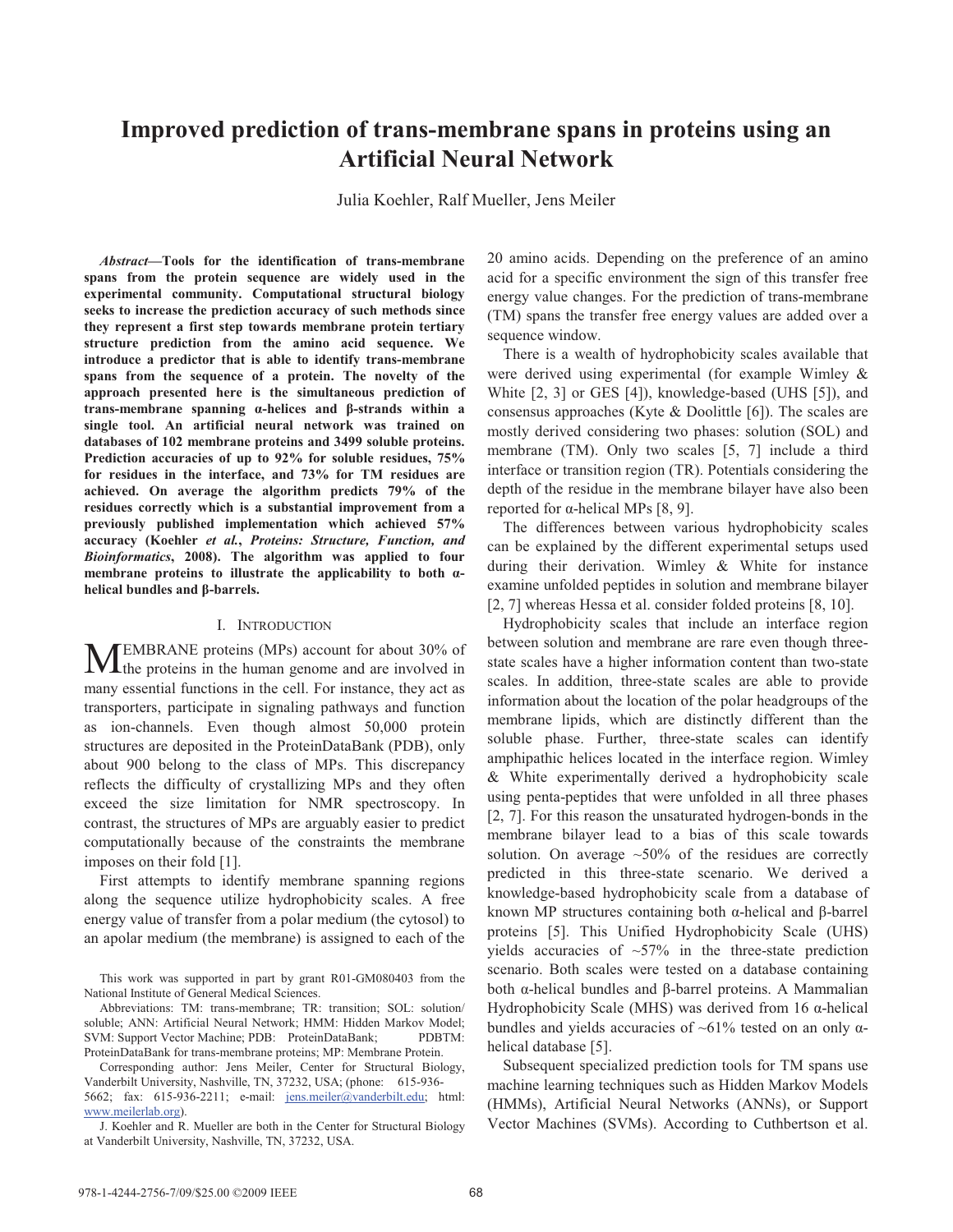[11] Split4 [12], TMHMM2 [13], and HMMTOP2 [14, 15] are the most successful  $TM$   $\alpha$ -helix prediction tools available. Split4 [12] uses basic charge clusters and amino acid attributes to define the correct topology of the helices. TMHMM2 [13] is an HMM trained on a dataset of 160 both single- and multi-spanning proteins and has according to their developers 97% accuracy. HMMTOP [14] utilizes the evolutionary information of multiple-sequence alignments and is based on the notion that topology is governed by the difference of the amino acid distributions in different parts of the protein rather than the amino acid composition itself. The successor HMMTOP2 [15] incorporates experimental information into the topology prediction. Other methods include PhDhtm [16] (which uses two consecutive ANNs and multiple-sequence alignments), TMMOD [17] (which is based on TMHMM, but differs in training procedure and loop models), and TopCons [18] (a consensus prediction server combining five different predictors).

The most successful methods for  $\beta$ -barrel proteins are according to Bagos et al. [19] HMM-B2TMR [20] and PROFtmb [21, 22], both HMM-based methods. HMM-B2TMR is sequence-profile based and therefore uses multiple-sequence alignments. A dynamic programming algorithm is employed for optimization of the location of TM segments. PROFtmb is also profile-based and is trained on eight non-redundant  $\beta$ -barrels. Their developers state a fourstate accuracy of 86%. Bagos and co-workers tested the performance of various combinations of  $\beta$ -barrel predictors and implemented the best-performing consensus predictor as ConBBPRED.

Objective of this work is to establish the first integrated tool that identifies both  $\alpha$ -helical and  $\beta$ -strand TM spans in a single three-state prediction for the residue being either in TM, TR, or SOL region. Advantage of this method is that sequences can be screened for TM spans with a single tool. Furthermore, synergistic effects during the ANN training lead to an increased prediction accuracy.

#### II. METHODS

## *A. Creation of the databases of non-redundant protein structures*

For the MP database all TM chains from the PDBTM [23] were culled using the PISCES server [24, 25] with the following parameters: sequence identity  $\leq$  25%, resolution 3Å, R-factor 0.3, sequence length 40-10,000 residues, non- $X$ -ray entries as well as  $Ca$ -only entries were included, and the PDB was culled by chains. Thereafter, structures derived from electron-microscopy data were excluded due to low resolution resulting in a database of 102 proteins with 136 polypeptide chains. The PDB files were downloaded from the PDBTM.

For the definition of the TM, TR, and SOL regions a fixed membrane thickness of 20Å (TM region) followed by a 10Å TR region was used. Furthermore, a 2.5Å gap region between the TM/TR regions as well as TR/SOL regions was introduced to more cleanly distinguish between the different environments (see ref. [5]). This procedure was implemented rather than using the membrane thickness given by the PDBTM (determined by the TMDET algorithm [26]) in order to avoid a recurrent influence of this predicted membrane thickness onto our method. The resulting database contained 28,379 residues in total, 9,510 residues being in the TM region, 9,079 classified as TR, and 9,790 classified as SOL. A total of 3,882 residues residing in the gap region were excluded from the training process to minimize noise due to incorrect assignment to regions.

Even though the MP database contained a large fraction of soluble residues a soluble protein database was established to account for different properties of soluble proteins that are not equally represented by the soluble parts of the MPs (like solvent-accessible surface area, compactness, length of secondary structure elements).

For the soluble protein database the entire PDB was culled with the PISCES server [24] using the same parameters as above with two exceptions. Due to the much larger size of the database a resolution limit of 2Å was used. Moreover, we excluded non-X-ray and  $Ca$ -only entries. The resulting database contained 3,499 proteins with a total of 3,623 polypeptide chains and 820,485 residues.

Both the MP as well as the soluble protein database were used as a basis for the input to the ANN.

### *B. Knowledge-based free energies for secondary structure type and membrane location were used as input*

The MP database served as a basis for the derivation of knowledge-based free energies. The procedure is the same as described in [5] but updated databases allowed for more data to be included. Briefly, three-state free energies for the regions TM, TR, and SOL were derived by normalizing the amino acid frequencies in each region to 20. The propensities *P* [27] were then calculated by

$$
P = \frac{number(region, AA)/number(region)}{number(AA)/number(total)}
$$
 (1)

and the free energies  $\Delta G$  were computed using

$$
\Delta G = -RT \ln P \tag{2}
$$

with *R* being the gas constant, and *T*=293K*.* 

The same procedure was applied to obtain the three-state free energies for the secondary structures helix, strand, and coil. The nine-state free energies for each combination of region and secondary structure type were calculated as in the three-state scenario but normalizing the amino acid occurrences to nine instead of three.

We chose to include the free energies for the secondary structure types for the prediction of the TM region since the two phenomena are interrelated: when a nascent polypeptide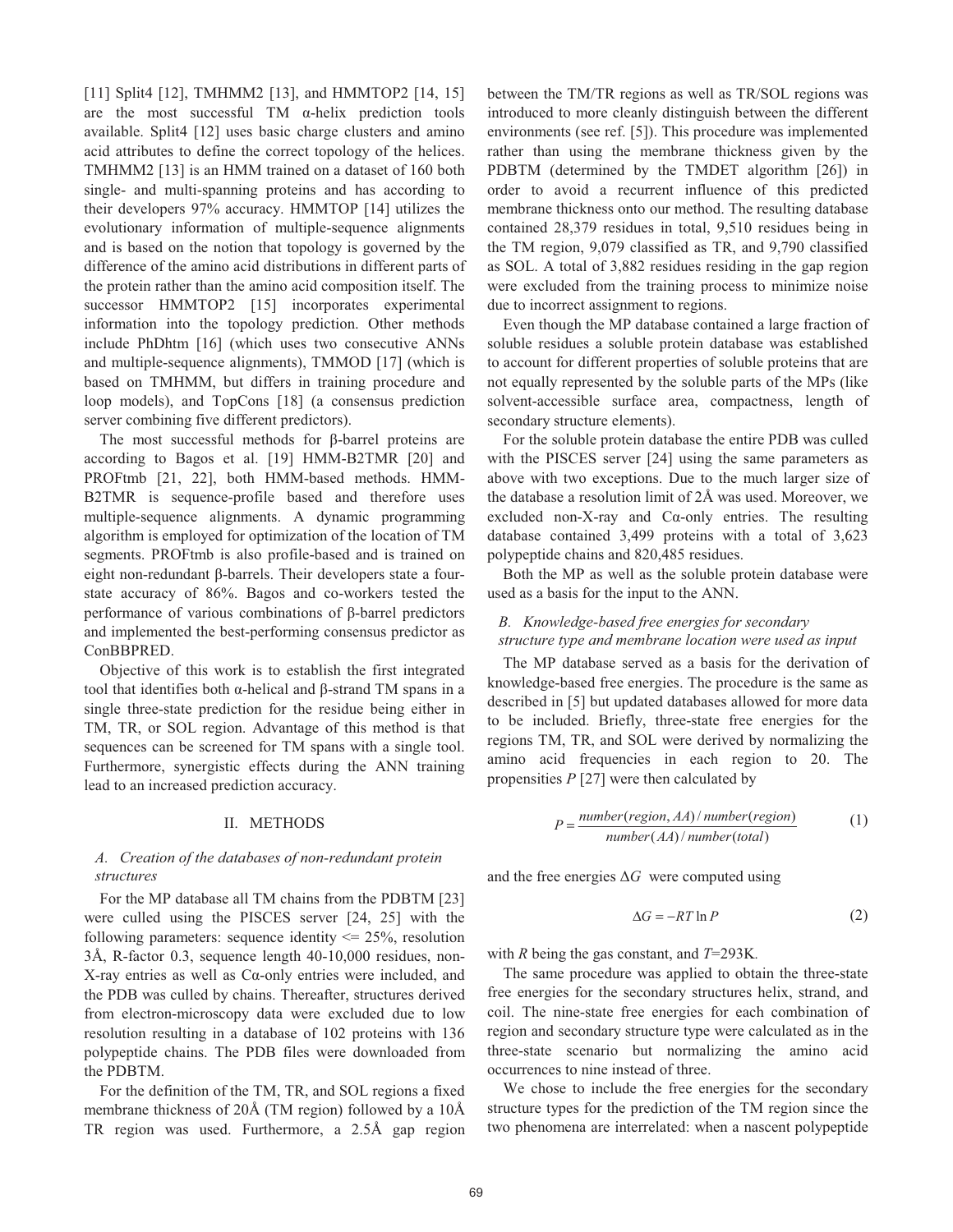chain in solution reaches the membrane interface the influence of the altered dielectric environment (as described by the free energies) leads to an increased formation of backbone hydrogen bonds and therefore to the formation of secondary structure.

The obtained free energies for these different scenarios were taken as input parameters for the ANN. Furthermore, several amino acid properties such as the steric parameter, polarizability, volume, iso-electric point, the solventaccessible surface area [28], and the position-specific scoring matrices obtained from PSIBLAST [29] were used as input parameters as they increased prediction accuracy in previous experiments [28]. PSIBLAST was run with three iterations and an E-value cutoff of 0.001.

#### *C. Training procedure*

For each dataset (i.e. for each residue) the above mentioned input parameters were employed over a sequence window of 31 residues. Therefore (20 property descriptors + 20 numbers in the PSIBLAST profile)  $x$  31 residues = 1240 inputs were used for each dataset. The MP database (28,379 residues) served as a basis for the TM and TR region datasets, whereas the soluble protein database (820,485 residues) together with the MP database were used for the SOL region datasets. To construct the input files the residues were randomly chosen from the databases. In addition, the residues were chosen as to equally represent TM, TR, and SOL residues using an over-sampling procedure. Three dataset sizes of 9,000, 90,000, and 450,000 datasets (i.e. residues) were used for training where the training was started on the smallest dataset and consecutively increased to larger dataset sizes.

This balancing procedure was chosen to avoid an intrinsic bias of the method to predict one region over the other. It also maximizes the entropy in the training data and therefore the information content added by the ANN prediction.

For the training procedure the datasets were shuffled and then split into three subsets: 80% were used for training, 10% for monitoring the training progress, and 10% as an independent test set. Two ANNs were trained with 32 and 64 nodes in the hidden layer, respectively. The ANN with 64 nodes performed best in this case and the results are shown for this network.

The ANN is a feed-forward network with bias neurons trained with back-propagation of errors. Other network architectures have not been tested. In initial training phases the resilient propagation algorithm [30] displayed accelerated training behavior, faster convergence and higher robustness with respect to the initial training parameters than simple propagation. Therefore, the ANN was trained using the resilient propagation algorithm whereas simple propagation was used for final optimization of the weights.

## *D. Four examples illustrate the performance of the prediction tool*

The ANN prediction was applied to four MPs not

included in the training phase: two  $\alpha$ -helical bundles and two -barrel proteins. The crystal-structures of the potassium channel KcsA (PDB ID 1k4c) elucidated by Rod McKinnon at a resolution of 2Å was chosen as first helical example protein. Furthermore, we chose lens aquaporin-0 (PDB ID 2b6p) in the open state that was determined by Walz and coworkers at 2.4Å. Unusual structural features in both proteins are half-helices with their adjacent loops returning to the  $extra-membrane region. As \beta-barrel proteins the Outer$ Membrane Protein W (OmpW – PDB ID 2f1t) crystallized by Tamm and van den Berg at 3Å and the NMR structure of OmpA (PDB ID 2ge4) determined by Tamm and Bushweller were selected.



Fig. 1. This figure illustrates the reason for the failure of a simple averaging procedure of hydrophobicity values for the prediction of  $\beta$ barrel MPs. The arrow indicates a  $\beta$ -strand with its consecutive sidechains (C $\alpha$  and C $\beta$  atoms indicated as circles) pointing in opposite directions. Averaging over these positive and negative contributions yields a negligible transfer free energy value resulting in a very small probability of predicting this stretch as a TM span.

#### III. RESULTS AND DISCUSSION

Most of the TM prediction methods are specialized methods for  $\alpha$ -helical proteins.  $\beta$ -strand TM spans, on the other hand, are much more difficult to predict because a simple averaging procedure is less effective when consecutive side-chains alternate in facing the polar interior and the apolar exterior of the barrel (see Fig. 1). This obstacle can be overcome using machine learning techniques such as ANNs, HMMs, or SVMs that are capable of recognizing such alternating patterns while distinguishing between  $\alpha$ -helices and  $\beta$ -strands at the same time. In addition,  $\alpha$ -helices require  $\sim$ 19 residues to cross the lipid bilayer while  $\beta$ -strands require only  $\sim$ 9 residues. This difference results in a different optimal sequence window size for simple linear averaging strategies. However, nonlinear functions like ANNs can be optimized on a single larger window (here 31 residues) to work equally well for both scenarios.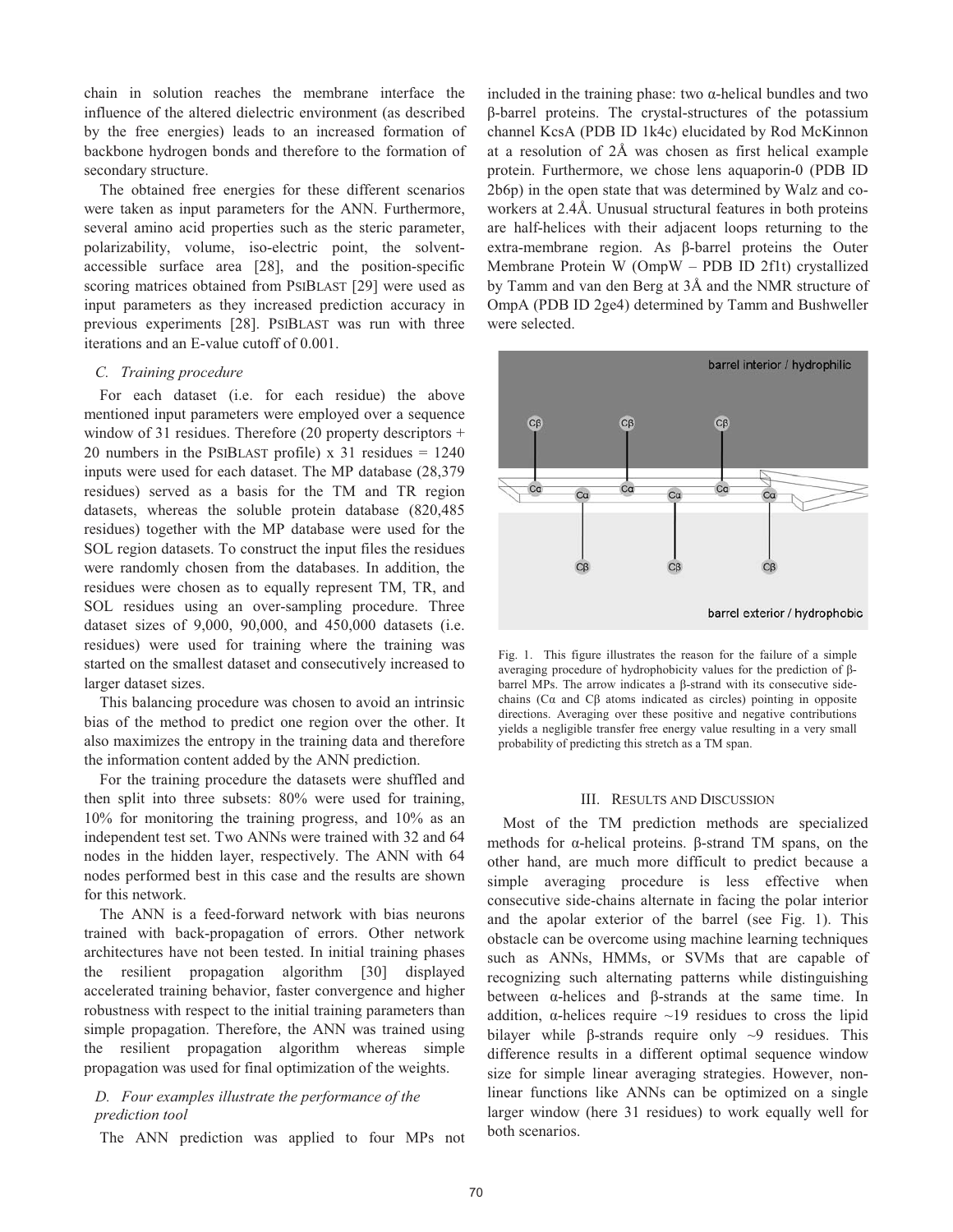#### *A. Resilient propagation accelerates training*

The ANN is implemented within the Bio-Chemical-Library developed in the Meiler laboratory (www.meilerlab.org) and written in the C++ programming language. It serves as a framework for a wide variety of biomedical applications, such as *de novo* protein tertiary structure prediction [31, 32] and virtual high-throughput screening. The training was started with a small dataset (9,000 datasets). Subsequently the number of datasets was increased to 90,000 and 450,000 datasets. The ANN was trained on each dataset using the resilient propagation algorithm until the error of the monitoring dataset was minimized (see Fig. 2). Afterwards the ANN was trained in simple propagation mode for several 100 iterations to reach the RMSD minimum. This procedure became necessary as resilient propagation is known to display unstable minimization behavior close to minima in the target function [30].



Fig. 2. The RMSD is plotted over the number of steps during the training procedure. Black indicates the RMSD of the training dataset, light gray for the monitoring dataset, and dark gray for the independent test set. The 'jumps' at 9,890 and 17,110 steps indicate a switch to a larger dataset (started with 9,000, then continued with 90,000, and 450,000 datasets). The flat line represents training using the simple propagation algorithm.

## *B. Trans-membrane free energies are important for training*

Fig. 3a) shows the sum of the input sensitivities plotted over the 31 residues in the sequence window used for input. The input sensitivity is defined as a partial derivative of an output value with respect to an input variable. The values are determined numerically after ANN training is completed. As expected, the center of the sequence window has the highest impact as reflected in the increased input sensitivities. This represents the importance of the pattern immediately adjacent to the residue of interest within an  $\alpha$ -helix or  $\beta$ strand. The sensitivities converge to a smaller constant value towards the edges of the window which reflects the significance of long-range interactions within the protein.

Such interactions are attributed to backbone hydrogen-bonds that stabilize  $\beta$ -barrel proteins as well as helix-helix contacts in  $\alpha$ -helical bundles. The large window size facilitates capturing part of this effect. The optimal window size was determined by testing window sizes of 15, 23, 31, 39, and 47 residues with 31 residues performing best.

Fig. 3b) shows the sum of the input sensitivities for the individual input properties. The highest sensitivity is observed for the PSIBLAST position-specific scoring matrices with a sensitivity of 2.0. The profile reflects evolutionary information of the protein sequence which is important for the distinction between  $\alpha$ -helical bundles and  $\beta$ -barrel proteins. Furthermore, it is essential for the identification of TM spans because the likelihood for mutations contained in this profile provides information about the exposure to the polar solvent, membrane bilayer, or protein core.

Considerable influence have the free energies for the TM region, both in the three-state scenario (sensitivities  $TM =$ 1.2,  $TR = 0.6$ ,  $SOL = 0.8$ ) and in the nine-state scenario in conjunction with secondary structure types (see below). When considering secondary structure types the free energy for helices (sensitivity  $= 0.8$ ) contains more information than for strands (0.7). Both have a higher weight than the free



Fig. 3. In a) the sum of the weights are plotted over the residues in the sequence window. As expected, the weights for the center of the window are the largest, therefore having the most impact on the prediction. Residues at the edges of the window have less importance, although they might be involved in long-range hydrogen bonds for the prediction in  $\beta$ barrels. Figure b) shows the sum of the weights versus the amino acid properties used as input for the ANN: steric = steric parameter; polari = polarizability; iso = isoelectric point; sasa = solvent accessible surface area; fe = free energy for the following secondary structure types and regions:  $h = helix$ ;  $s = strand$ ;  $c = coil$ ;  $tm = trans-membrane$ ;  $tr =$ transition region; sol = solution; blast = blast profile: the sum of the weights is normalized by 20 to represent the weight for a single amino acid.

energy for coil residues (0.5). Similarly, if the free energies for the secondary structure types are summed over TM, TR, and SOL regions, strands contain with 3.0 more information than helices with 2.8.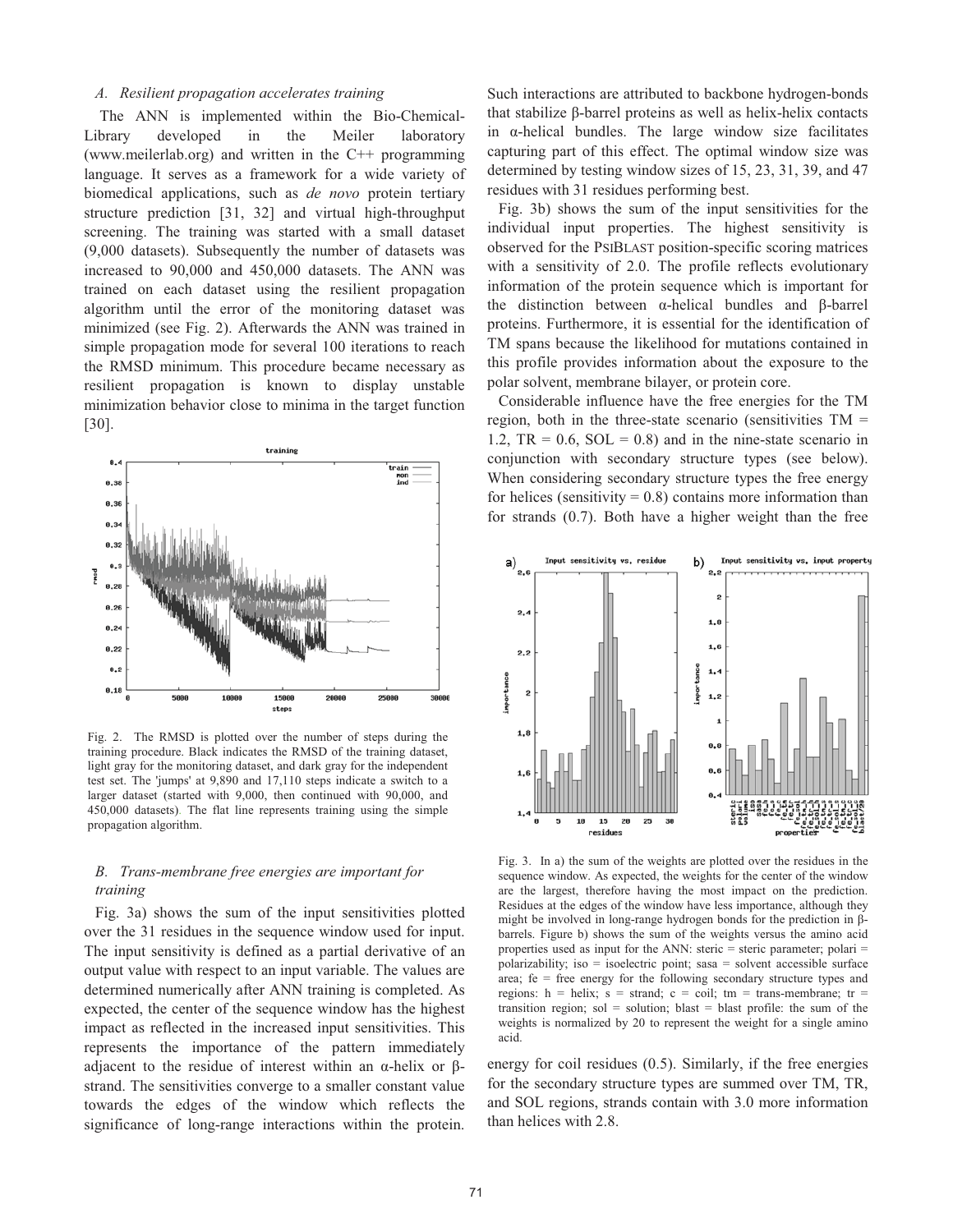The sensitivities for the free energies of the TM region in the 9-state scenario sum up to 3.6, whereas for the TR and

|                               |                    | <b>TABLE I</b><br>PREDICTION ACCURACY |      |      |  |
|-------------------------------|--------------------|---------------------------------------|------|------|--|
|                               | prediction         |                                       |      |      |  |
|                               |                    | sol                                   | tr   | tm   |  |
| observed<br>independent       | sol (SOL proteins) | 92.2                                  | 5.5  | 2.3  |  |
|                               | sol (MPs)          | 74.9                                  | 17.7 | 7.4  |  |
|                               | tr                 | 10.4                                  | 74.7 | 14.9 |  |
|                               | $tm$               | 5.4                                   | 22.1 | 72.6 |  |
|                               | sol (SOL proteins) | 91.4                                  | 6.2  | 2.4  |  |
| $\emph{observed}$<br>training | sol (MPs)          | 80.5                                  | 14.0 | 5.5  |  |
|                               | tr                 | 15.5                                  | 76.8 | 7.8  |  |
|                               | $tm$               | 4.2                                   | 19.4 | 76.5 |  |

Accuracies of the prediction method on the independent and training datasets with the percentage of predicted residues in these regions. The percentage of correctly predicted residues is 79.6% for the independent and 81.3% for the training dataset. sol = solution,  $tr =$ transition region, tm = trans-membrane.

SOL these sums are smaller (2.3 and 2.0, respectively). The sum of the six amino acid properties (excluding the PSIBLAST matrices) is 3.4 reflecting a smaller per property

influence when compared to the free energy values. It is known, that the environment of residues plays a critical role in the formation of secondary structure. We therefore speculate that the ANN uses the free energy patterns efficiently for the identification of TM spans.

## *C. Per-residue accuracy is highest for soluble region*

We have shown previously [5] that the per-residue accuracy of the Wimley-White hydrophobicity scale is  $~50\%$ for the three-state prediction scenario using a simple averaging strategy. The UHS correctly classifies up to 57% of the residues. However, it was also shown, that this averaging procedure is much less effective when identifying TM  $\beta$ -strands in  $\beta$ -barrel proteins due to the alternating hydrophobicities of consecutive amino acids. Furthermore, such a simple scheme is not able to

incorporate different window lengths for helices and strands, as discussed above.

Table I shows the percentage of per-residue predictions for the three regions TM, TR, and SOL using the ANN method. The data is shown for both the independent and the training dataset. The diagonal matrix elements indicate correct predictions whereas off-diagonal elements represent false classifications. The agreement for the SOL is broken down into the accuracy for soluble proteins and MPs. It can be seen that the highest agreement is achieved in SOL for soluble proteins where 92% of the residues in the independent dataset and 91% of the residues in the training dataset are correctly predicted. For MPs the percentage agreement is lower with 75% for the independent and 81% for the training dataset. The interface region has an agreement of 75% and 77% correct predictions, respectively. This is expected since the interface region has two adjacent regions that detract correct predictions. In addition, the usage of a fixed membrane thickness will reduce prediction accuracy in this region [1]. The TM region has an agreement of 73%. Therefore, the prediction accuracies for MPs are similar for all of the three regions. The smaller agreement in the SOL for soluble parts of MPs than for soluble proteins has been observed earlier [5] and can be attributed to the



Fig. 4. The algorithm was applied to the sequence of four proteins and mapped onto the known protein structures. a) KcsA potassium channel (PDBID 1k4c); b) lens aquaporin-0 (PDBID 2b6p); c) Outer membrane protein W (PDBID 2f1t); d) Outer membrane protein A (PDBID 2ge4). Red indicates a prediction for being in TM, white represents a prediction for TR, and blue indicates a prediction for SOL. The membrane location is indicated by the black lines. The arrow in the close-up of panel a) points to the pore helix of the tetrameric channel which is a half-helix with the adjacent loop (representing the selectivity filter) returning to the extracellular side.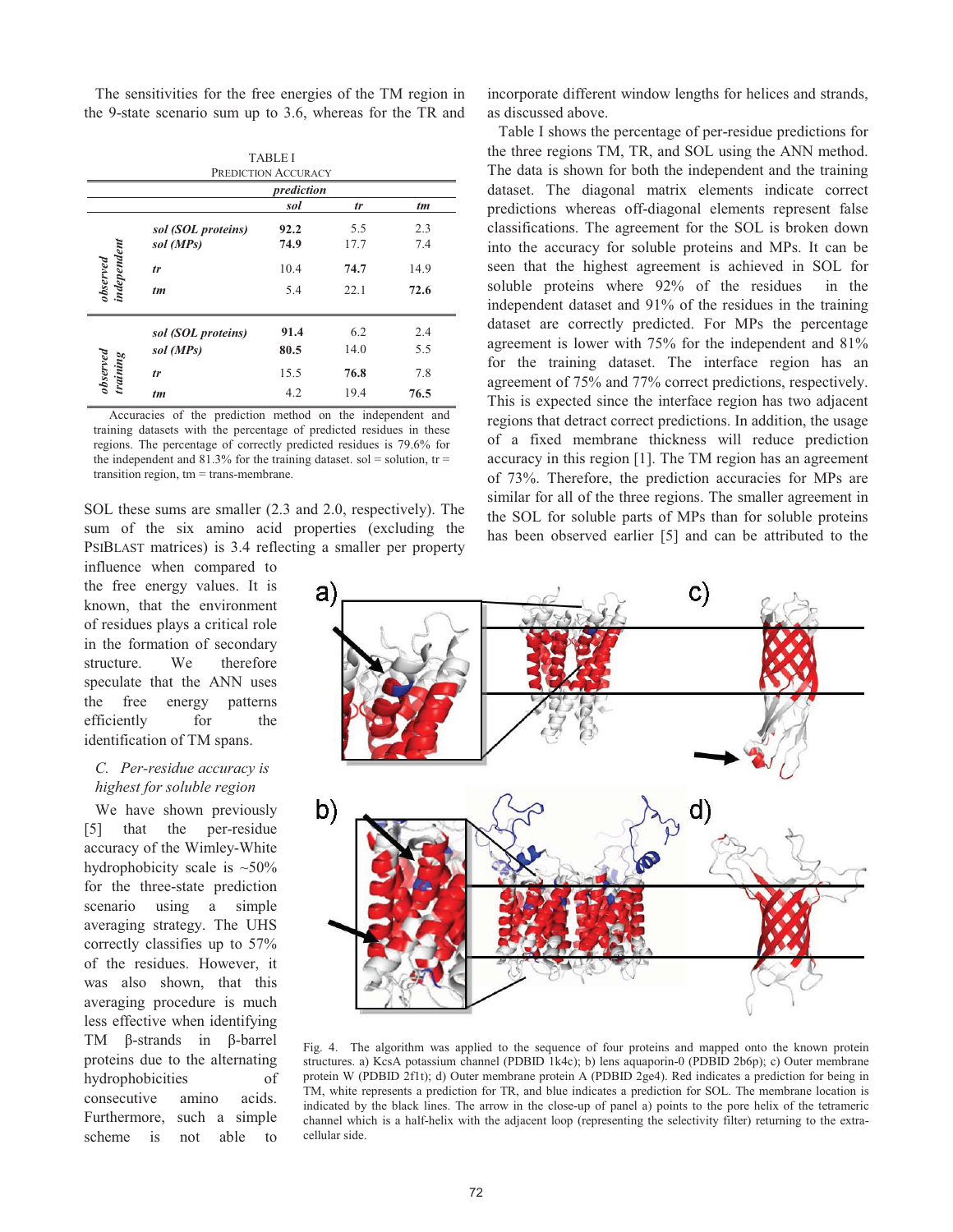difficulty of accurately pinpointing the exact beginnings and ends of the TM spans. In other words, the residues on the membrane surface are more often predicted as TM although they belong to the SOL region. Such residues are absent in soluble proteins resulting in a better performance.

#### *D. Four examples illustrate a successful prediction*

The algorithm was tested on four examples: two  $\alpha$ -helical proteins and two  $\beta$ -barrel proteins. Only the sequence of the proteins was used as input and the prediction was mapped onto the known protein structures as shown in Fig. 4.

Panel a) shows the crystal structure of the potassium channel KcsA (PDB ID 1k4c). The figure shows the correct prediction of the membrane location. The structure contains a half-helix (selectivity filter) with the adjacent loop returning to the extra-cellular side of the channel (see closeup). Since the correct prediction of such half-helices represents a particular challenge to the algorithm this indicates the ANNs ability to identify the correct location of these pore helices. For this example the ANN predicts 83% of the residues correctly. 95% of the TR residues and 90% of the TM residues are correctly identified. The unified hydrophobicity scale in conjunction with the simple window function implemented earlier [5] identifies 68% of the residues correctly with an accuracy of 21% for SOL, 55% for TR, and 90% for TM.

The prediction for the crystal structure of lens aquaporin-0 in the open state (PDB ID 2b6p) is shown in panel b). Again, all of the three regions are correctly identified. Overall, 75% of the residues are correctly classified. The accuracy is 93% for SOL, 81% for TR, and 68% for TM. The lower agreement in TM is due to the fact that there are isolated residues in the membrane that are predicted to be in SOL. One of the two half-helices is correctly predicted to be in the membrane (as seen by the upper arrow in the inset). The half-helices dip into the membrane and the adjacent loops return to the extra-membrane region. This represents a particular challenge for prediction algorithms since TM helices are usually much longer  $(\sim 19 \text{ residues})$  and can be confused with hydrophobic regions in soluble proteins. This difficulty might be addressed by feeding the output of this prediction algorithm into a second ANN to obtain the final output. Such a procedure was applied in PSIPRED, one of the best secondary structure prediction algorithms to date [33].

Panel c) shows the structure of the Outer Membrane Protein W (OmpW – PDB ID 2f1t). The algorithm is able to correctly identify the location of TM strands. Overall, 73% of the residues are correctly identified with an accuracy of 100% for the TR, and 86% for the TM. The soluble region is not predicted as such since 71% of these residues are predicted to be in TR and 29% in the TM. This is indicated by the small helix at the bottom (see arrow) which is predicted to be in TM although it resides in SOL. For comparison, the unified hydrophobicity scale in conjunction with the simple window function implemented earlier [5]

identifies 43% of the residues correctly with an accuracy of 29% for SOL, 75% for TR, and 27% for TM.

Panel d) shows the Outer Membrane Protein A (OmpA – PDB ID 2ge4). Also this example suggests that the algorithm is able to distinguish the different regions for  $\beta$ -barrel proteins. In this protein the overall prediction accuracy averages to 81%. 97% of the TR residues are correctly identified and 77% of the TM residues are correctly predicted. The algorithm identifies all of the 12 soluble residues as being in TR. However, they constitute only  $\sim$ 7% of the total residues in this small  $\beta$ -barrel.

#### IV. CONCLUSION

An artificial neural network was trained to predict the location of trans-membrane spans from the protein sequence. In contrast to earlier prediction tools which are specialized for either  $\alpha$ -helical or  $\beta$ -barrel proteins, the method represents the first tool that predicts trans-membrane spans for both classes of proteins.

The artificial neural network was trained on a membrane protein and soluble protein database. As input served several amino acid properties and the position-specific scoring matrices from PSIBLAST. Furthermore, we used the free energies for (1) the three-state scenario of the residue being in helix, strand, and coil, (2) the three-state scenario of the residue being in trans-membrane, transition, and soluble region, and (3) the nine-state scenario with pair-wise combinations of the former. We found that the positionspecific scoring matrices and the free energies for the transmembrane region (both for individual secondary structure types as well as combined) had the highest impact on the prediction. In contrast, other amino acid properties were less important for the prediction.

Soluble residues were correctly predicted in 92% of the cases, for interface residues the accuracy was 75%, and for trans-membrane residues 73%. Therefore, in the three-state scenario, on average 79% of the residues are correctly predicted, which is a remarkable improvement compared to the prediction using simple hydrophobicity scales.

The algorithm was applied to four membrane proteins, two of  $\alpha$ -helical nature and two  $\beta$ -barrel proteins. In these examples the prediction tool is able to classify 78% of the residues correctly. Even though half-helices are intrinsically difficult to predict, the predictor correctly identified two of three half-helices as trans-membrane spans. Since the tested proteins lack large soluble domains, the network has difficulties to identify short soluble loops and correctly classifies them only for one of the four examples.

#### ACKNOWLEDGMENT

The authors would like to thank Nils Woetzel and Mert Karakas for their help in establishing the databases and Ricardo Lugo and Danilo Selic for their work on the ANN.